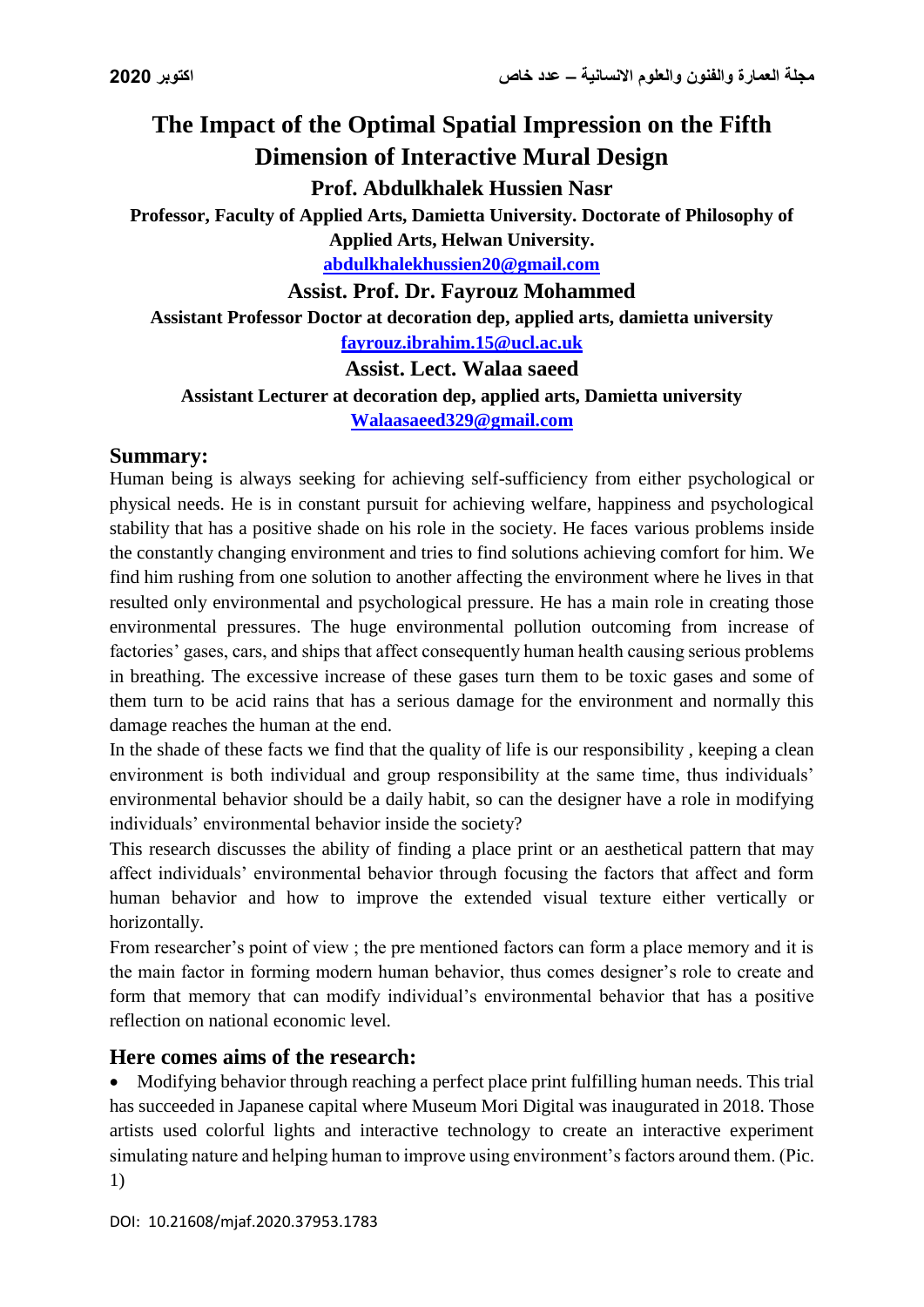

**<https://www.teamlab.art/e/> Pic. 1 MORI DIGITAL ART MUSEM**

Through this colorful interactive experiment, digital arts designers inside the museum could affect persons' perception through various colorful effects. The result was an improved behavior towards the environment by persons and their readiness to act more positively towards nature's factors. The design here is based on persons' previous experiments and their actions with the environment.

• The fifth dimension inside wall design was achieved in a way coping with receiver's physical and psychological needs that give him the ability to continue living in a healthy way suitable for creativity in different life fields. .

Designer's journey in forming human's place memory faces a lot of complications that should be studied before starting design or executing any art work that should have a role in changing human behavior. Human perception for any artistic effects has some stages that most of them depend on actions and reactions so a lot of theories explaining perception came to the surface such as Egon Brunswik theory and Gestalt theory. All of them summed up that perception stages are based on three variables that are (human, environment, behavior).

When a human being understands the visual texture around him he concludes his functional needs and starts to make changes and modifications to be suitable for these needs. These needs are the main motivation for movement and development and stand strongly behind human's environmental behavior inside his society. These human needs come from interactions inside the society as each group of humans interact inside the society affected with some factors such as: culture, habits, traditions and individual experiments so needs priorities and their fulfillment are different.

Visual texture perception for the environment depends on physical needs related to members functions especially the ones related to physical organs, thus interactive wall designs control receiver's perception as interactive design is connected with visual elements, the shapes inside visual texture and receiver's reactions. These reactions come from his own visual image so he understands the environment through his mind so he can judge it through its agreement with his own values and experiments.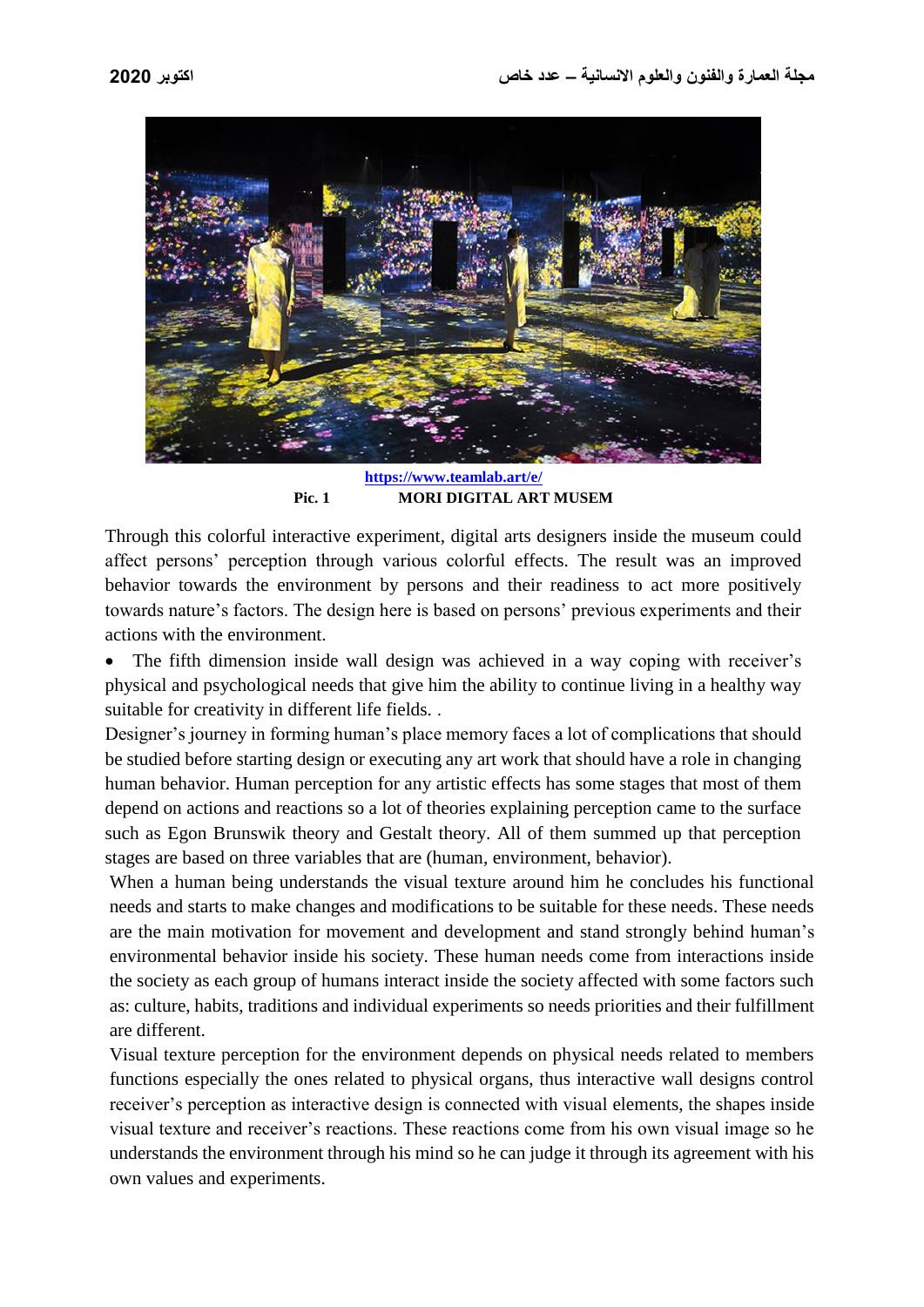Inorder to have a successful artwork and place print that can affect Egyptian citizen's mind, this work should stimulate his belonging element. It should make him more liable to acquire various positive behavior forms so there will be always belonging feeling towards surrounding items. Each human has Internal latent instinct that some people are born with and others acquire from surrounding environment and society.

Peter W. Kimmel says that each human can be affected with a lot of outside forces continuously but they decrease or increase in different times and these forces either positive or negative. Positive forms improve feeling of comfort, health, success and joy otherwise negative forces forms destructive feelings such as weakness, worry and fear.

Here comes designer's role in increasing positive forces that provide health and comfort for human. According to social Egyptian report (Health and environment conditions) that is done by National Institute for social and criminal researches , at 2013.

There is a strong relationship between environment and individuals' health . Air and water pollution affect Egyptian society's health condition. Air condition is a main reason for respiratory system diseases such as Asthma, tuberculosis and lung cancer. Annual reports for the period from 2004 to 2008 for smoke in Egyptian environment show that pollution was higher than the normal in Kaliubeia , Baniswef, and Sohag and decreases in capital cities, till 2010 it was still high in Kaliubeia and Sohag but decreased in Baniswef; the main reason was that burning agricultural wastes especially rice hay. It is expected that respiratory system diseases will increase due to the increase of smoke rates in the air. Also they mentioned that Informal housing is called sick housing where polluted air percentage is very high especially air full of carbon dioxide .

The importance of place print inside the society lies in its psychological effect on human being. If it is applied and used perfectly as much as possible, it will have a direct effect on human behavior and this is clear in some European countries and USA. We can see a huge artistic movement supporting that trend and after applying it the positive results are very clear. This what happened in Lincoln Expo. In New York that is owned by IBM company, the expo is a huge interactive wall aiming at educating the spectators in five minutes by giving them important information regarding their city such as air pollution, water waste level, energy consumption, following crime rate inside the city and traffic congestion.

The designer uses these information and facts as an environmental simulator for the receiver, thus those simulators have ecological truth because they are reflected on individuals. They have enough stock to be used then their reactions towards the environment becomes more sensitive. This huge interactive work is designed by Casey Reas – David Wicks – Jonathan Cecil and Rhazes Spell . Pic. 6-7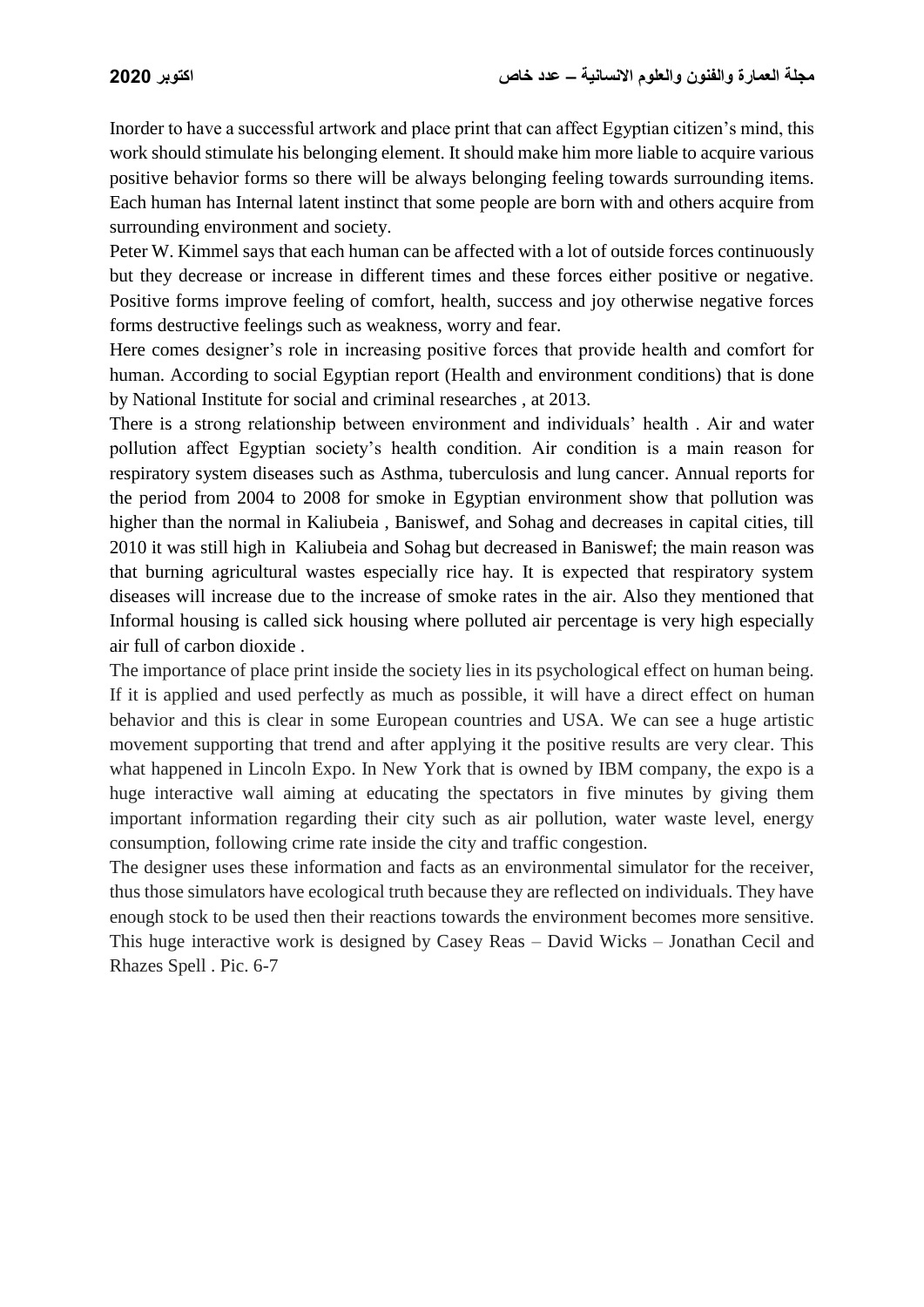

**<https://www.pinterest.com/pin/489907265709837204/?nic=1a>**

Picture 6, an interactive wall in Expo's entrance showing some environmental facts and energy consumption in the city. That video takes 10 minutes showing environmental facts then half an hour of interactive design that lets the receiver reacts with the design then another design comes continuously.



**<https://www.pinterest.com/pin/489907265709837204/?nic=1a>**

Picture 6 shows air purity level as interactive points are collected to form lungs shape that it directs to receiver's mind to make him think of air pollution dangerous effect on lungs. And the matter that must be noted and praised is the current trend for the government and its interest in modernizing squares in Egypt and its effects . in addition to demolishing slums that was a real grave for millions of children's hopes and a future and a real source for health and psychological diseases. The most important example is modernizing Al-Tahrir square that is a considered archaeological and civilizational interface, it is also related mentally with a lot of events that changed Egypt's history. Modernizing archaeological print leaves a psychological effect inside people and there is no doubt that those modernizing works have a lot of positive reactions and raise citizens' morals and increase the feeling of belonging widely.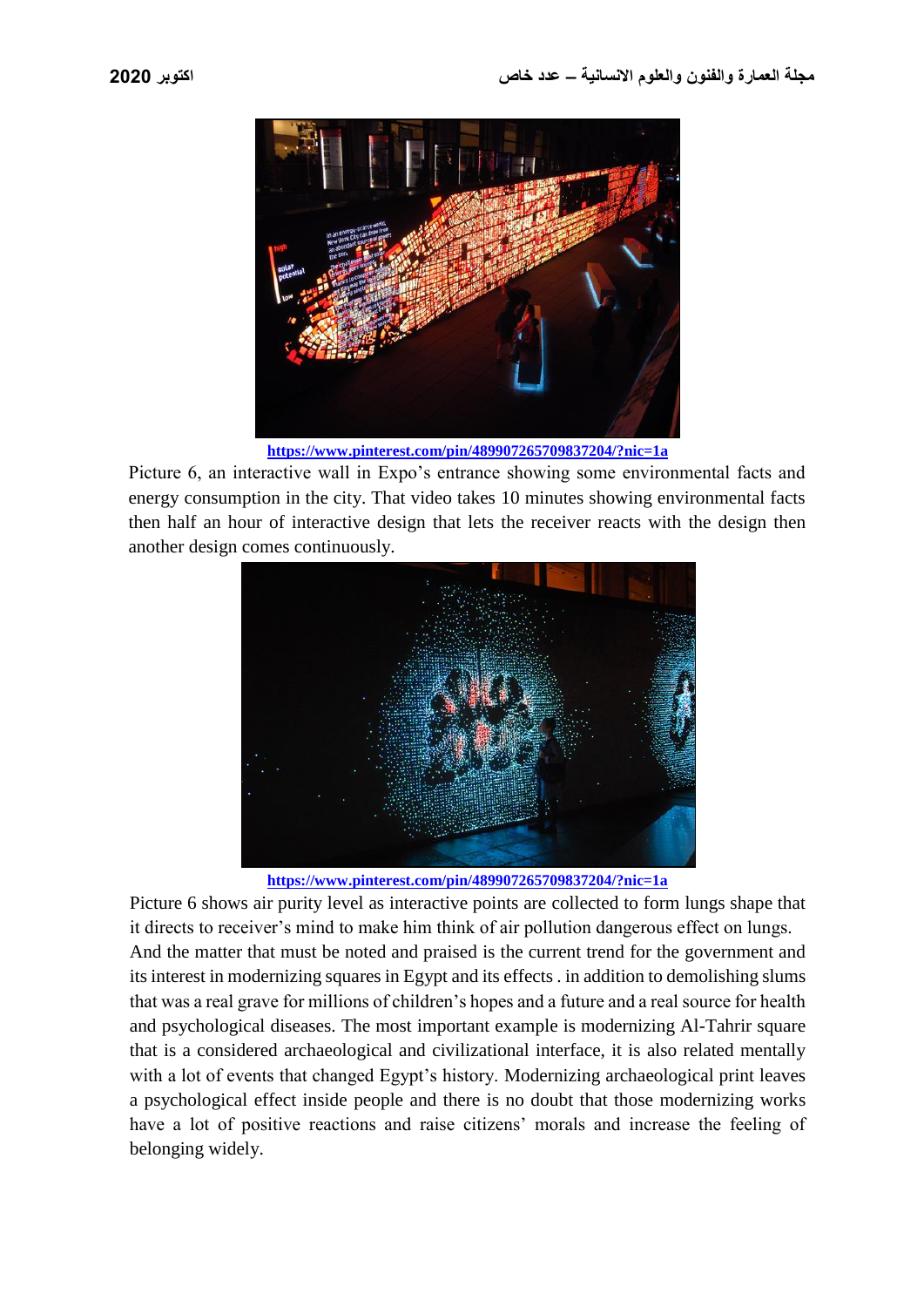### **Research results:**

 The researcher could find the importance of finding place print to achieve coherence between environment and human. The accumulated neglect for the surrounding environment is very dangerous and affects the opportunity of developing the society. We find that the spread of Disruptive tendency is a familiar matter for the citizen due to the lack of missing the feeling of enjoying beauty, that led to a problem in behavioral and moral raise. This finding depends on some reports and statistics done by National Institute for social and criminal researches as the Egyptian social report found that about %59.3 of Egyptians see that one cause of illness is the bad environmental conditions and visual [pollution.

The researcher could find that reactions are connected to the environmental pressure that affects human's physical and psychological health as its intensity differs according to individual's character, beliefs, experiences that are full of changes and stimulations that affect his reactions either they are positive or negative. That research seeks reaching positive reactions towards the environment through integral environmental print to achieve aesthetic preference. So the integral environmental print achieves aesthetic preference and enhances belonging.**<sup>1</sup>**

### **References:**

craik: akhesa2i elm nafs englizi lah al added mn al abhas fi magal al zakera

Fisher, R. P., & Craik, F. I. M. (1977). Interaction between encoding and retrieval operations in cued recall. *Journal of Experimental Psychology: Human Learning and Memory, 3*(6), 701- 711

4ali askar ,Mohamed al Ansari ,al edrak w elakato beakwen al etgahat al egabya naho al be2a . D.J. Walmsley, G.J. Lewis **,** People and Environment: Behavioural Approaches in Human Geography ,Routledge ( taylor&francis group ) , London,1984 ,p.107-108

7 <https://www.britannica.com/science/environment>

#### [www.unep.org](http://www.unep.org/)

Abraham maslo alem nfs American wold fi broklyen eshtahar bnazarytoh tadarog al hagat w kadam maslo nazarytoh fi al dafeeya al ensania haal feha an yasegh nosokan motrabet yofaser mn khelalo tabeeat al dafee' allati toharek al selok al ensani toshkelo.

Mashhor, Amany , al ta'ther al egaby lltasmem al dakhly fi al hefaz ala al seha al nfsya llensan ,resalt doctora,kolyt al fnon al tatbe'ya , gamaat Helawn, 2011,pg31

https://en.wikipedia.org/wiki/Maslow's hierarchy of needs

ashraf salama , al a'tbarat al ensanya fi al tasmem al be'i , mktbet al anglo al msrya, cairo ,1998.pg6-11

yahia,Abdullah , omran al haya w al ensan ,al anglo almsrya ,al kahera,2013pg41

mashhor,amany,al taa'ther al egaby lltasmem al dakhly fi al hefaz ala al seha al nfsya ,doctora,fnon abea'ya , gammat Helwan,2011,pg52.

15 Aesthetics of Interaction in Digital Art, Katja Kwastek,ludwing boitzmann,London 2013,p, Moggridge, Bill (2007). Designing Interactions. The MIT Press. [ISBN](https://en.wikipedia.org/wiki/International_Standard_Book_Number) [978-0-262-13474-3](https://en.wikipedia.org/wiki/Special:BookSources/978-0-262-13474-3)

[https://www.interaction-design.org/literature/article/the-five-languages-or-dimensions-of](https://www.interaction-design.org/literature/article/the-five-languages-or-dimensions-of-interaction-design)[interaction-design](https://www.interaction-design.org/literature/article/the-five-languages-or-dimensions-of-interaction-design)

 A structural model of environmental attitudes and behavior , Alexander Grob ,university of Berne,Switzerland , Article environmental psychology magazine, V15 , Isuue 3, sep 95 ,p.209- 220.